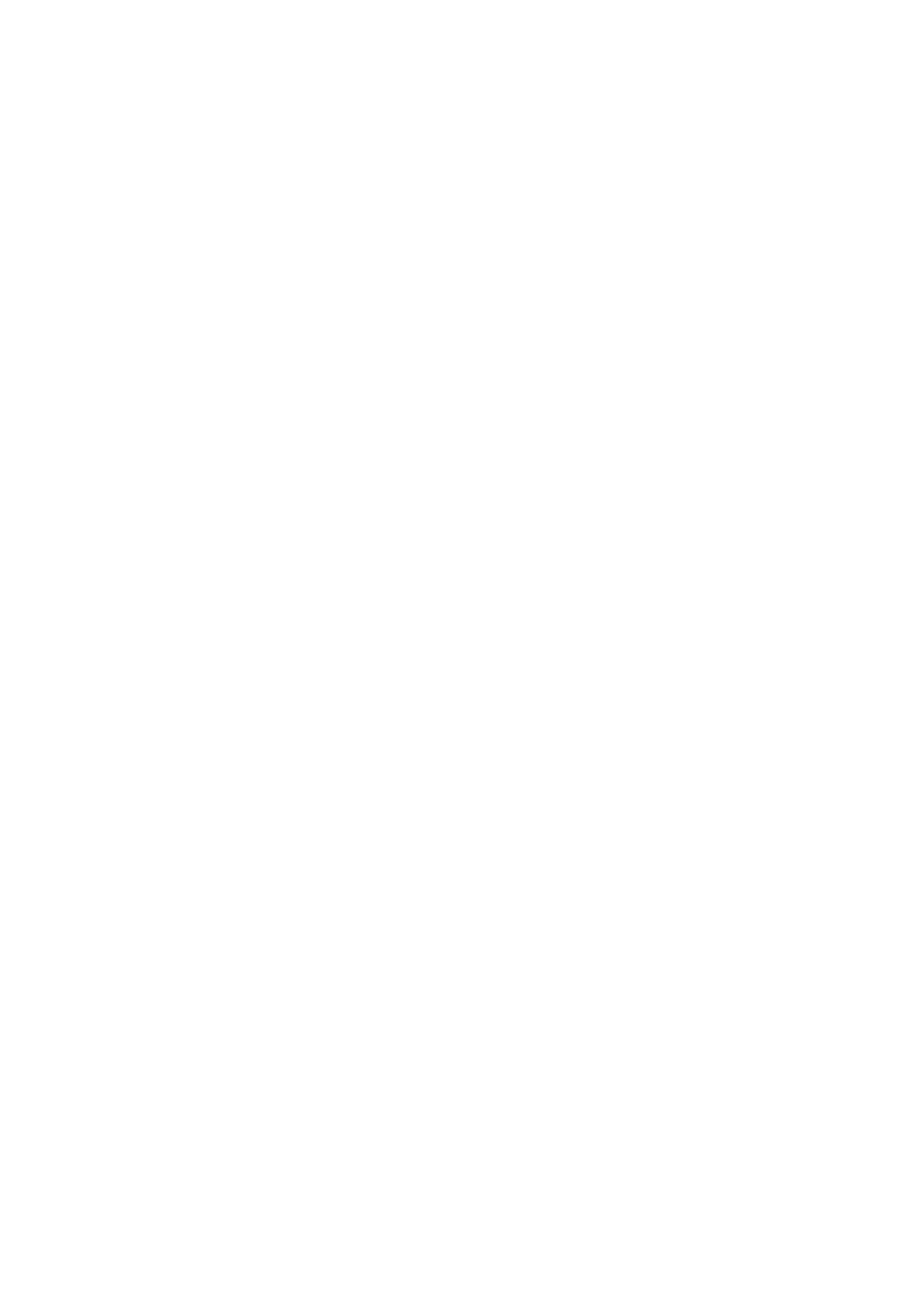## **In the case of Miklić v. Croatia,**

The European Court of Human Rights (First Section), sitting as a Chamber composed of:

Marko Bošnjak, *President,* Péter Paczolay, Krzysztof Wojtyczek, Alena Poláčková, Erik Wennerström, Raffaele Sabato, Davor Derenčinović, *judges,*

and Renata Degener, *Section Registrar,*

Having regard to:

the application (no. 41023/19) against the Republic of Croatia lodged with the Court under Article 34 of the Convention for the Protection of Human Rights and Fundamental Freedoms ("the Convention") by a Croatian national, Mr Luka Miklić ("the applicant"), on 29 July 2019;

the decision to give notice of the application to the Croatian Government ("the Government");

the parties' observations;

Having deliberated in private on 15 March 2022,

Delivers the following judgment, which was adopted on that date:

## INTRODUCTION

1. The case concerns the applicant's compulsory psychiatric internment following his criminal conviction for intrusive behaviour and uttering threats, which he was found to have committed while lacking mental capacity. The applicant complains that the prolongation of his compulsory psychiatric internment had been unlawful in that no fresh expert opinion had been obtained in his case. He also complains that he was not served with the written proposal and reasoned opinion of the psychiatric hospital prior to the hearing in his case.

## THE FACTS

2. The applicant was born in 1999 and lives in Dramalj. He was represented by Ms I. Dedić, a lawyer practising in Rijeka.

3. The Government were represented by their Agent, Ms Š. Stažnik.

4. The facts of the case, as submitted by the parties, may be summarised as follows.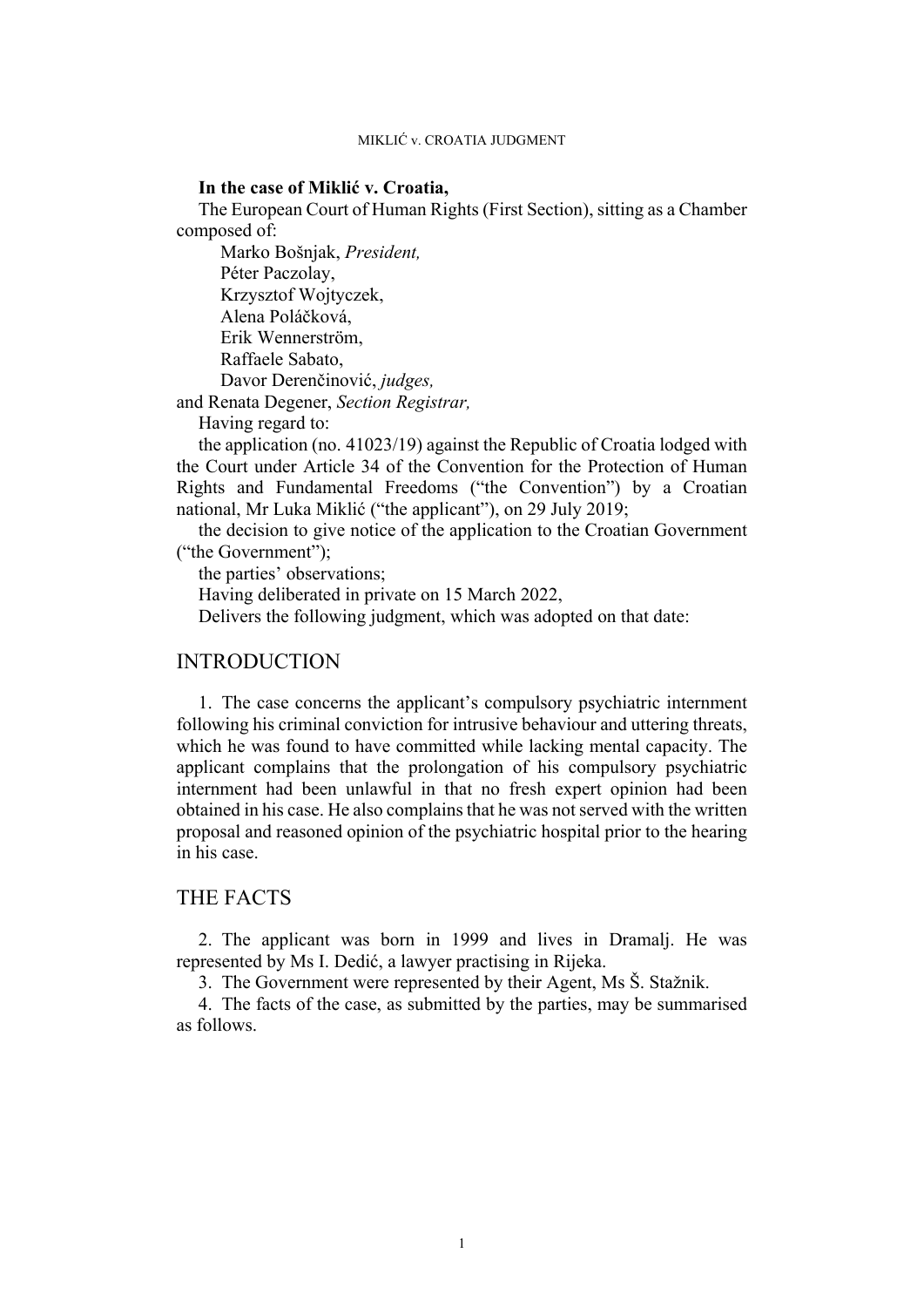## I. THE APPLICANT'S CONVICTION

5. In 2015 a certain D.R., who was a minor at the time, lodged a criminal complaint against the applicant, also a minor at the time, alleging that he had persistently followed, harassed and stalked her since 2013, attempting to establish unwanted contact with her. She stated that the applicant had on many occasions addressed her with offensive words with sexual connotations. On several occasions he had physically attacked her and had grabbed her by her genitals.

6. On 6 September 2016 D.R.'s mother also lodged a criminal complaint against the applicant alleging that during the summer of 2016, the applicant had frequently visited the neighbourhood where they lived, often called them and mentioned certain details from which it was clear that he had been stalking them for a while. The applicant had also sent disturbing Facebook messages from various profiles.

7. On 19 September 2016 the police informed the Rijeka Municipal State Attorney's Office that minor L.L. had also lodged a criminal complaint against the applicant, alleging that he had sent her threatening Facebook messages because she had refused to talk to him about D.R.

<span id="page-3-1"></span>8. In the course of the ensuing criminal proceedings against the applicant, on 7 December 2016 a psychiatrist D.P. and psychologist D.B. submitted an expert report, which stated that the applicant suffered from paranoid schizophrenia, a behavioural and mental disorder aggravated by taking drugs or other harmful substances. At the time of the commission of the criminal offences (*tempore criminis*) he was in a state of diminished mental capacity and he could not understand the meaning of his actions or control them. The expert report was based on the inspection of the case file, medical documentation and personal examination of the applicant.

<span id="page-3-2"></span>9. On 12 January 2017 D.P. produced a supplement to her expert report submitting that the applicant had reduced capacity of standing trial and recommending that the court provide a psychologist who would clarify the questions put to him during court hearings. Furthermore, D.P. stated that the applicant could pose a danger to others due to the unpredictability of his behaviour, given that he was under the influence of psychopathological experiences.

<span id="page-3-0"></span>10. On 13 June 2017 the Rijeka Municipal Court found that the applicant, as a minor, had committed criminal offences of two counts of intrusive behaviour and one threat, while lacking mental capacity. Relying on the psychiatric and psychological expert opinions obtained during the criminal proceedings, it decided that the applicant should be placed in a psychiatric hospital for a period of six months.

11. The applicant's appeal against that judgment was dismissed by the second-instance court on 18 August 2017.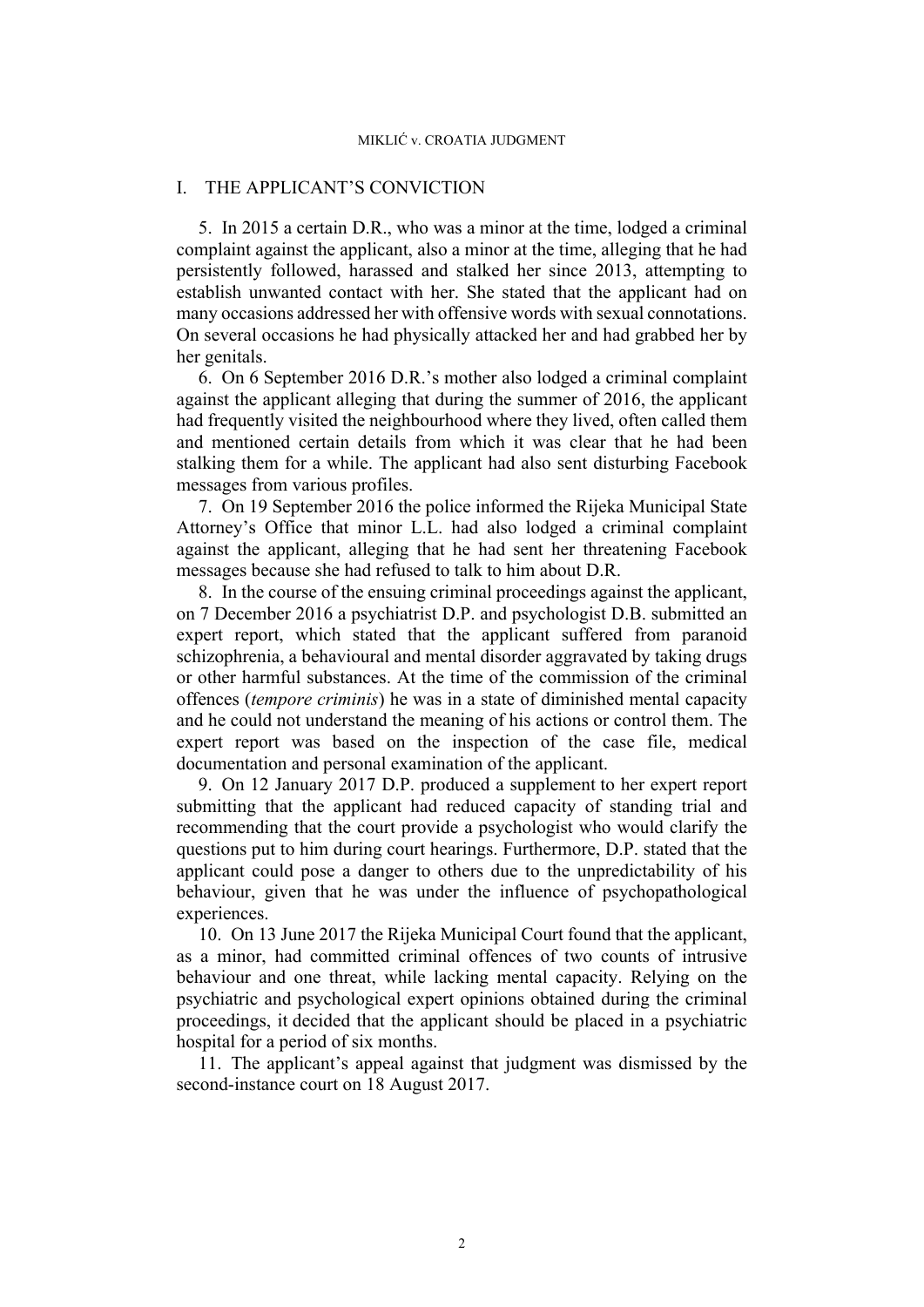## II. THE APPLICANT'S COMPULSORY INTERNMENT

12.On 15 September 2017 the Rijeka County Court instituted proceedings for the applicant's compulsory internment in the Rab Psychiatric Hospital (hereinafter: "the Rab Hospital") for a period of six months, based on the Rijeka Municipal Court's final judgment (see paragraph [10](#page-3-0) above).

13. On 4 October 2017 the applicant voluntarily came to the Rab Hospital, accompanied by his father, and applied for psychiatric treatment.

14. At the same time, the applicant's lawyer lodged an appeal against the decision on his internment, challenging D.P.'s expert opinion on his lack of mental capacity given before the criminal court (see paragraph [8](#page-3-1) and [9](#page-3-2)  above). On 31 October 2017 the Rijeka County Court dismissed the applicant's appeal.

<span id="page-4-0"></span>15. On 9 February 2018 the Rab Hospital filed a motion, signed by doctor V.T., with the Rijeka County Court proposing outpatient treatment in respect of the applicant, bearing in mind that: i) he regularly received protective antipsychotic therapy, ii) his hospital treatment was not providing satisfactory results, iii) his parents were aware of the overall situation, iv) they have taken full care of the applicant's therapy, and v) for the purpose of completing secondary education. In its motion, the Rab Psychiatric Hospital also stated that it could not completely rule out the possibility that the applicant continued to pose a danger to himself and others.

16. On 14 February 2018 the Rijeka County Court commissioned a psychiatric expert report on the applicant's mental state from doctor K.R., who was not an employee of the Rab Hospital, with a view to deciding on the motion to replace compulsory internment with treatment at liberty.

<span id="page-4-1"></span>17. On 25 February 2018 K.R. submitted her report based on the case file, medical documentation and examination of the applicant. She concluded that she had not currently observed paranoid schizophrenia, which, if it had existed at the time of the commission of the criminal offences, may have gone into remission under the influence of medication. In her view, the applicant suffered from a personality disorder and had a pronounced aggressive potential which could manifest itself in possibly frustrating circumstances. She could not rule out the danger that the applicant posed to others and thus considered it necessary to continue his treatment in the psychiatric institution.

18. On 28 February 2018 the Rijeka County Court held a hearing closed to the public at the premises of the Rab Hospital, in the presence of the applicant, his lawyer, the Rab Hospital's Head of Forensic Psychiatry Department, V.S.J., and expert K.R. K.R. maintained her findings and explained that the applicant could not have been cured during such a short period of hospitalisation. She therefore disagreed with the motion for outpatient treatment because the danger that the applicant posed to himself and others could not be ruled out.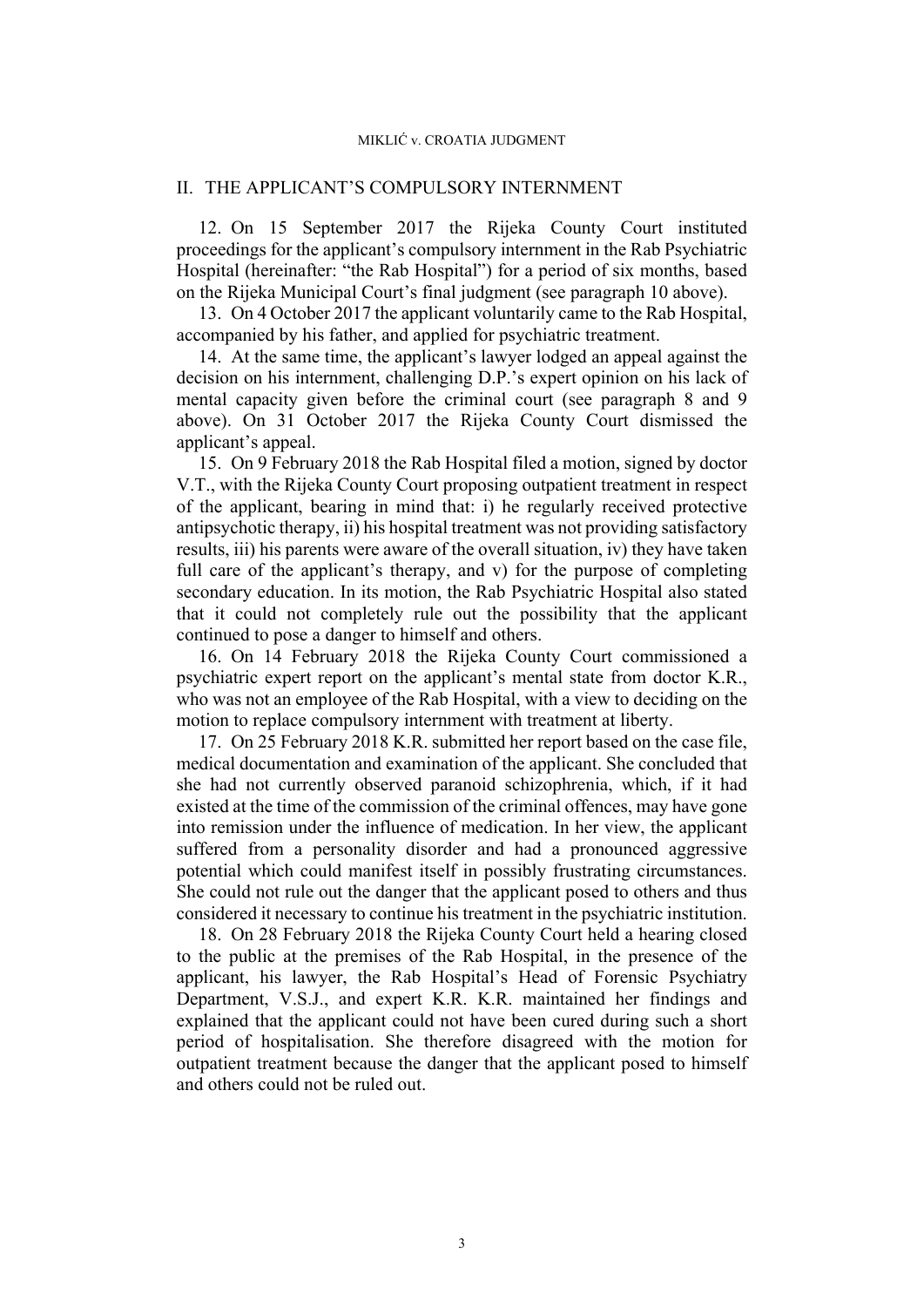19. Consequently, the Rijeka County Court extended the applicant's internment for another year, until 4 March 2019.

<span id="page-5-0"></span>20. In May 2018 the applicant was released on his first therapeutic leave, during which he had again visited the place of residence of D.R., despite clear instructions not to do so.

<span id="page-5-2"></span>21. Following the applicant's appeal against the above decision on prolongation of his internment, on 27 June 2018 a three-judge panel of the Rijeka County Court quashed the first-instance decision and remitted the case with an instruction to commission an additional expert report or, if necessary, a new expert witness evaluation. It held that it was not clear from K.R.'s report whether the applicant was still suffering from the same illness that led to the commission of the criminal offences.

<span id="page-5-1"></span>22. On 19 July 2018 the Rijeka County Court held a hearing closed to the public and attended by the applicant, his lawyer, the Rab Hospital's doctor V.T, and expert D.P., who was not employed by the Rab Hospital. V.T. changed the hospital's initial recommendation for out-patient treatment and proposed continuation of the applicant's compulsory hospitalization given that his first therapeutic leave in May 2018 had not been successful (see paragraph [20](#page-5-0) above).

23. Having interviewed the applicant, expert D.P. explained that her team had been treating the applicant since 2013 with a diagnosis of acute psychotic disorder. Considering all objective parameters, the applicant had been diagnosed with paranoid schizophrenia caused by the use of drugs. He also suffered from behavioural mental disorders of longer duration. In her opinion, the applicant continued to exhibit paranoia-related projective tendencies towards D.R. and her mother and remained unaware of his condition. She proposed compulsory hospitalisation for a period of one year because such a period had been required to correct his behaviour.

24. The applicant's lawyer requested the court to commission a fresh psychiatric expert evaluation. Her request was dismissed on the grounds that the court had already obtained expert evaluation by D.P., who was not employed by the Rab Hospital.

25. On the same day, the Rijeka County Court extended the applicant's compulsory internment until 4 March 2019. Considering that there was still a possibility that the applicant, due to severe mental disorders, could commit further criminal offences, hospital treatment was required to eliminate that danger.

<span id="page-5-3"></span>26. On 5 September 2018 a three-judge panel of the Zagreb County Court (*Županijski sud u Zagrebu*) allowed the applicant's appeal against the first-instance decision of 19 July 2018 and remitted the case. It held that K.R.'s expert opinion had been overlooked in the fresh proceedings and instructed the first-instance court to re-examine K.R.'s and D.P.'s reports, and, if necessary, to obtain a new psychiatric expert witness evaluation of the applicant's state.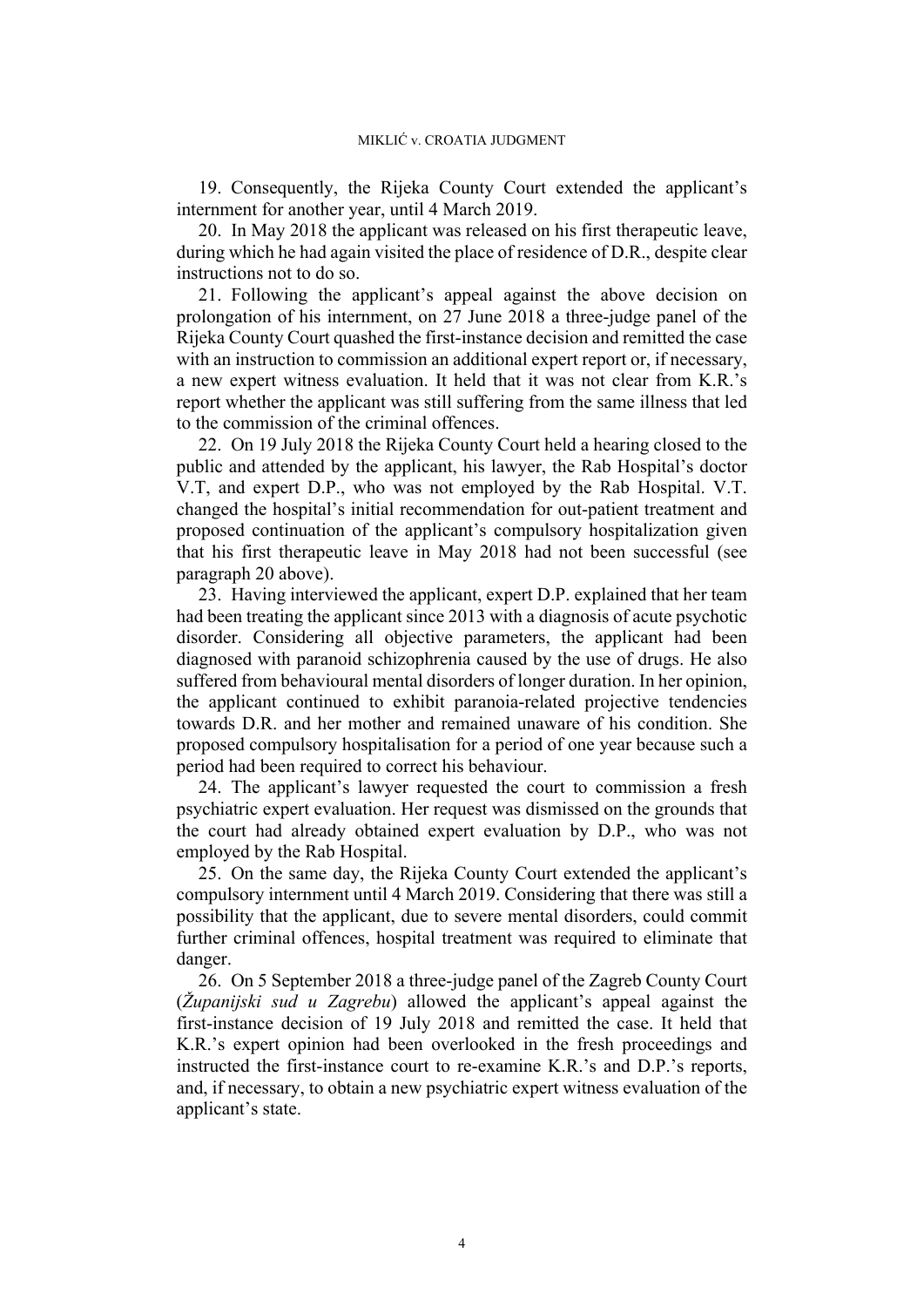<span id="page-6-3"></span>27. At a hearing held on 22 October 2018, the Rijeka County Court heard V.T., and experts D.P. and K.R. Expert D.P. maintained that the applicant's compulsory internment should be continued considering that he was obsessed with the victim at the level of insanity, from which he had not yet been retrieved by previous methods. Expert K.R. submitted that the applicant's symptoms clearly indicated a dissocial personality disorder. The danger to himself and to others stemmed from his persistence in achieving his goal, and it was thus necessary to continue his treatment in a closed institution. Outpatient treatment was not expected to reduce or eliminate his risky behaviour. Representing the Rab Hospital, V.T. also stated that the applicant suffered from a dissocial personality disorder and that he would pose a threat to himself and others if he were to be released.

28. At the same hearing the applicant's lawyer lodged a request for a fresh psychiatric expert evaluation at the Vrapče Psychiatric Hospital. That request was dismissed on the grounds that V.T. and two expert witnesses D.P. and K.R. had all agreed on the applicant's diagnosis and concluded that there had been a need to continue his treatment in a closed institution. Thus, the court extended the applicant's compulsory internment until 4 March 2019.

29. The applicant's appeal against that decision was dismissed by a three-judge panel of the Rijeka County Court on 19 December 2018.

30. In the meantime, on 8 November 2018, the applicant requested that he be released from the psychiatric hospital and continue his treatment at liberty. He based his request on a privately commissioned expert witness evaluation by doctor D.M., who recommended that the applicant's out-of-hospital treatment be considered, with regular reporting to a psychiatrist and the involvement of the parents in the process.

<span id="page-6-2"></span>31. On 31 January 2019 the judge forwarded the applicant's request to the Rab Hospital for comments and scheduled a hearing for 13 February 2019.

<span id="page-6-0"></span>32. On 7 February 2019 the Rab Hospital filed a motion for the continuation of the applicant's hospital treatment, stating that he had still not achieved a sufficient degree of criticism regarding his condition or the committed criminal offences. The danger which he posed to others had resulted from a disturbed personality structure and dynamics, he had been uncritical and insufficiently aware of his condition, had only formally verbalized remorse, while disobeying hospital rules, poorly tolerating frustration and responding to warnings with aggression. That submission was not forwarded to the applicant.

<span id="page-6-1"></span>33. On 8 February 2019 the Rab Hospital submitted written observations on the applicant's motion for out-of-hospital treatment. The hospital refuted certain statements contained in D.M.'s expert report, relying on relevant medical theory and practice. It further stated that the applicant's resocialization process had begun by his second therapeutic leave in early 2019. However, he had not yet reached the level required for out-patient treatment. While expert D.M. had ruled out the applicant's violent behaviour,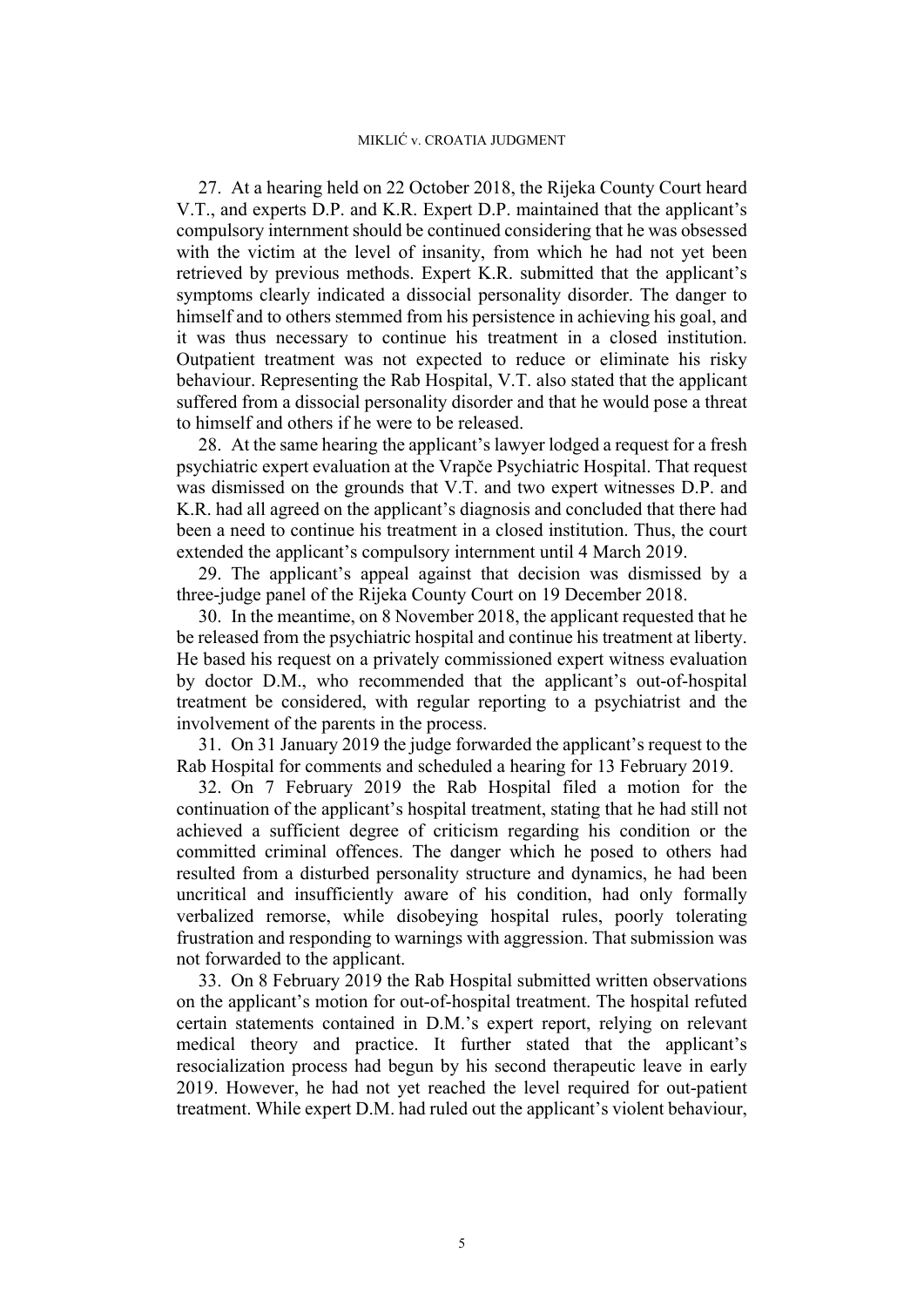all psychological tests had confirmed his aggressiveness and he had recently initiated physical conflict with another patient. That submission was not forwarded to the applicant.

34. At the hearing held on 13 February 2019, the Rijeka County Court served on the applicant's lawyer the Rab Hospital's written observations on his proposal for release as well the Hospital's counter proposal for the continuation of his hospital treatment (see paragraphs [32](#page-6-0) and [33](#page-6-1) above). The court began the hearing by reading out the applicant's motion for release as well as the Rab Hospital's proposal for continuation of his compulsory psychiatric internment. On behalf of the Rab Hospital, doctor V.T. maintained that it had been necessary to continue the applicant's treatment in the hospital in order to eliminate the danger of committing further criminal offences, since he had still been focused on the victim. According to the applicant's therapist, there had been no adequate response to the therapeutic activities, the applicant's vulgar and inappropriate behaviour towards members and therapists having continued. The applicant's lawyer contested the hospital's motion by noting that she had received it only at that hearing, stressing that the applicant's motion for outpatient treatment had been based on an independent expert opinion by D.M. who should be heard in court and reiterating her request to obtain a fresh expert opinion.

<span id="page-7-0"></span>35. At the same hearing, the Rijeka County Court extended the applicant's compulsory internment until 4 March 2020, dismissing his motion for outpatient treatment. The court found that the applicant had continued to suffer from a severe mental disorder (dissocial personality disorder) and that the course of treatment showed that he had remained focused on the victim and insufficiently aware of his condition. The danger to others could not yet be ruled out, thus reducing or eliminating risks by outpatient treatment could not be expected in his current state. The court dismissed the applicant's request to obtain a fresh expert witness evaluation, deeming that the existence of the requirements for the continuation of his compulsory internment had not been called into question.

<span id="page-7-1"></span>36. On 24 April 2019 a three-judge panel of the Rijeka County Court dismissed the applicant's appeal against the first-instance court's decision. As regard his complaint that the first-instance court should have commissioned a fresh expert report, it pointed out that the applicant had previously been subjected to an expert witness evaluation during his treatment in the Rab Hospital by K.R. and D.P. Both experts had agreed on the applicant's diagnosis, as well as on the need to continue his compulsory internment.

37. The applicant then lodged a constitutional complaint, claiming that his rights to a fair trial and equality before the law had been violated and that his freedom was disproportionately restricted because the domestic courts had not duly considered replacing compulsory internment with a milder measure, and they had failed to commission a new expert evaluation.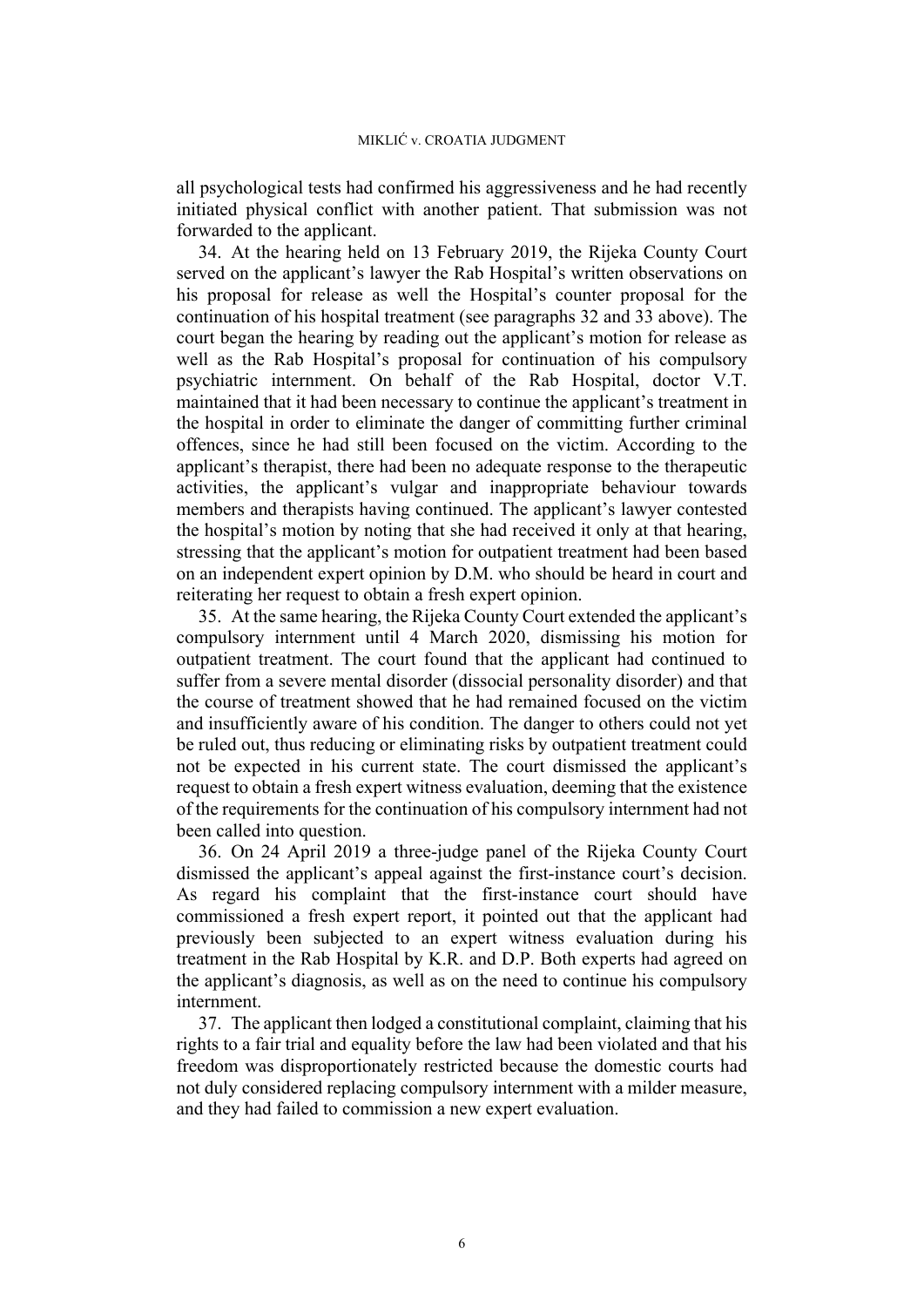38. On 2 July 2019 the Constitutional Court (*Ustavni sud Republike Hrvatske*) dismissed his constitutional complaint as ill-founded.

## III. SUBSEQUENT EVENTS

39. According to the Government, on 22 July 2019 the applicant lodged a fresh motion for outpatient treatment. The Rijeka County Court obtained a fresh expert evaluation by K.R., who had concluded that there had been progress in the applicant's treatment. The Head of the Forensic Department of the Rab Hospital warned that the applicant's outpatient treatment should be structured and carried out cautiously. Consequently, the Rijeka County Court accepted the motion to replace compulsory internment with treatment at liberty as of 31 January 2020.

40. In the summer of 2020, the applicant again tried to contact D.R. and his condition deteriorated.

41. On 14 July 2020 the court ordered the applicant's compulsory internment, based on expert K.R.'s fresh recommendation to continue the applicant's treatment under institutionalised conditions as the deterioration had occurred during outpatient treatment. The applicant's compulsory confinement has continued in the Vrapče Psychiatric Hospital.

## RELEVANT DOMESTIC LAW

42. The relevant provision of the Criminal Code (*Kazneni zakon*, Official Gazette no. 125/11, with subsequent amendments), as in force at the material time, reads as follows:

#### **Article 140 – Intrusive behaviour**

"(l) Whoever persistently and over a long period of time follows or spies on another, or establishes or seeks to establish unwanted contact with another, or intimidates another in some other way and by doing so provokes anxiety in him or her or causes fear for his or her safety or the safety of persons close to them,

shall be punished by imprisonment not exceeding one year."

43. The relevant provisions of the Code of Criminal Procedure *(Zakon o kaznenom postupku*, Official Gazette, nos. 52/2008, 76/2009, 80/2011, 91/2012, 143/2012, 56/2013, 145/2013 and 152/2014), as in force at the material time, read as follows:

#### **Article 554**

"(1) If the State Attorney has made a request in accordance with Article 550 paragraph 1 of this Code, and the court, upon completion of the trial, establishes that the defendant committed the unlawful act in a state of mental incapacity and that the conditions exist for ordering his or her confinement in a psychiatric hospital or psychiatric treatment at liberty in accordance with the Protection of Individuals with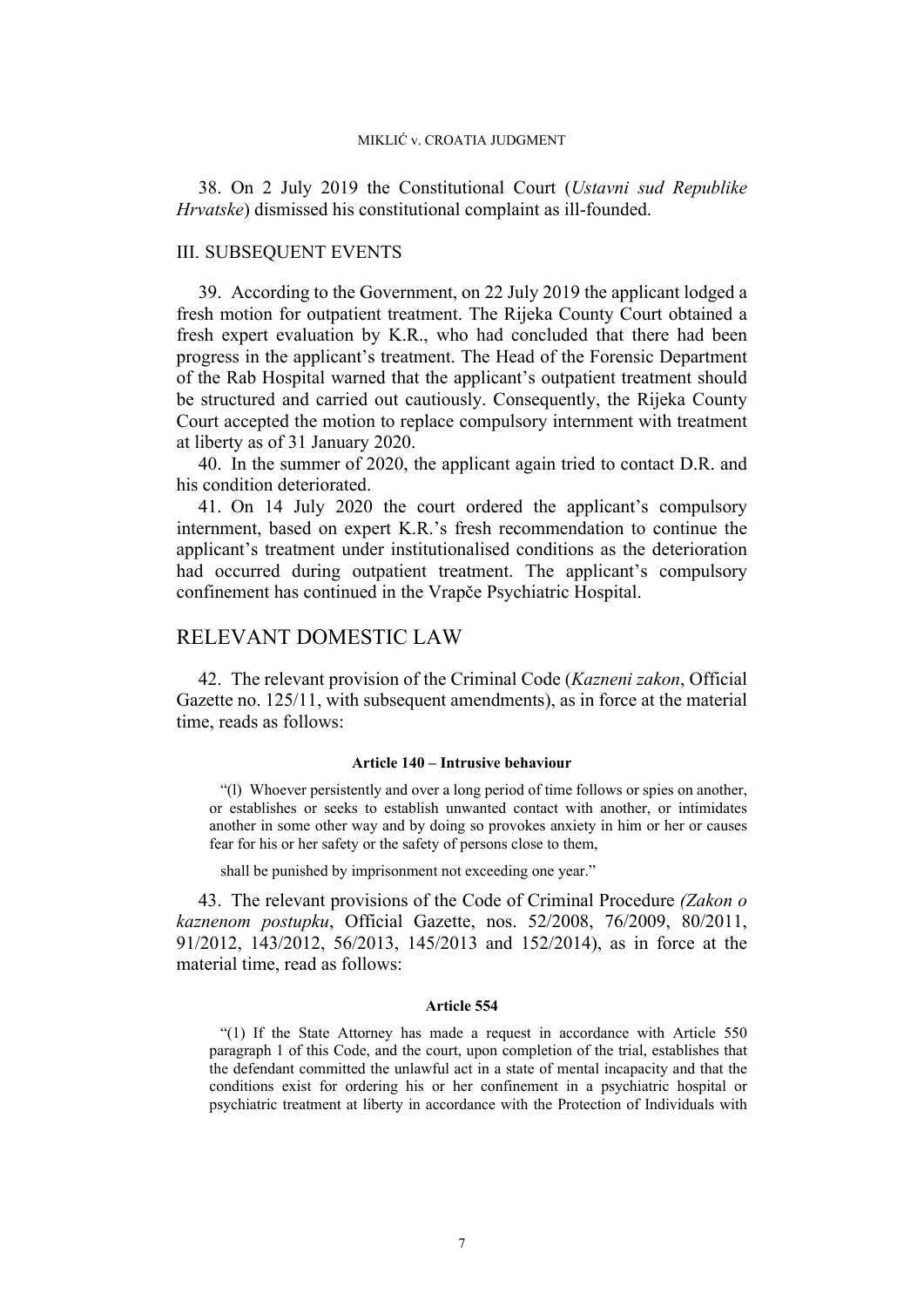Mental Disorders Act, it shall adopt a judgment determining that the defendant committed the unlawful act in a state of mental incapacity and shall order [his or her] involuntary internment in a psychiatric hospital for a period of six months. The judgment shall also contain a warning to the accused that psychiatric treatment at liberty will be replaced by compulsory internment in a psychiatric institution if he fails to start treatment at liberty by the date specified in the ruling on referral to a psychiatric institution."

<span id="page-9-0"></span>44. The relevant provisions of the Protection of Persons with Mental Disorders Act (*Zakon o zaštiti osoba s duševnim smetnjama*, Official Gazette no. 76/2014) provide:

## **Section 13**

"(2) Proceedings conducted on the basis of this Act shall be considered urgent."

#### **Section 37**

"(1) The compulsorily detained person, legal representative, lawyer, head of the department and, if necessary, a person of trust and the social welfare centre shall be invited to an oral hearing. ...

(2) For an oral hearing, the court may, and upon a reasoned request of the compulsorily detained person or his or her lawyer, has to obtain written findings and opinion of one of the psychiatrist expert witnesses who is not employed at the psychiatric institution where the compulsorily detained person is placed on whether that person has severe mental disorders due to which he or she seriously and directly endangers his or her own or someone else's life, health or safety...

(3) Exceptionally, if due to the impossibility of meeting the deadline referred to in section 36(7) of this Act or other objective circumstances, it is not possible to act in the manner specified in paragraph 2 of this section, the written findings and opinion may be given by a psychiatrist expert witness employed by the institution where the compulsorily detained person is staying, who had not previously decided on his/her compulsory detention.

(4) A psychiatrist expert witness shall submit the written findings and opinion to the court upon the personal examination of the compulsorily detained person.

...

(7) The court shall allow the compulsorily detained person, person of trust, legal representative, lawyer and head of the department to state all the facts relevant to issuing a decision on compulsory internment and to ask questions to the psychiatrist expert witness and other persons heard at the hearing."

## **Section 40**

"(1) If a psychiatric institution determines that a compulsorily detained person should remain in internment even after the expiration of the duration thereof determined by the court decision, it is obliged to propose to the court an extension of internment no later than seven days before its expiry.

(2) The court shall issue a decision on the extension of the internment in accordance with the same procedure as the first decision on involuntary placement.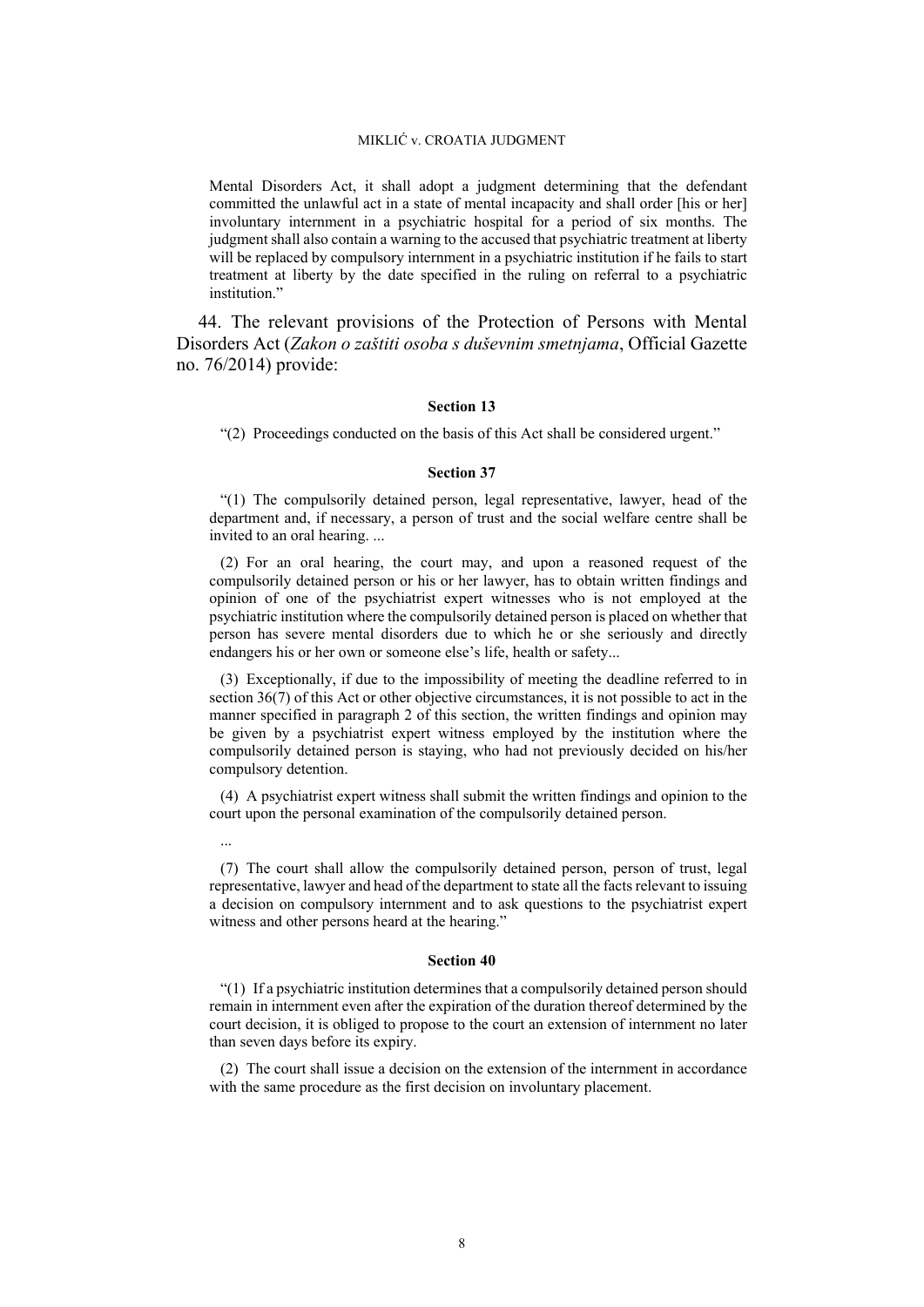(3) The court is obliged to issue a decision on the extension of the internment before the expiry of the previously determined [period].

(4) With the decision referred to in paragraph 2 of this section, the court may extend the involuntary placement of a person in a psychiatric institution for up to three months from the expiration of the time set out by the decision on involuntary placement referred to in section 39(3) of this Act.

(5) Any further involuntary placement may be extended by a court decision for a period of up to six months."

#### **Section 47**

"(1) A compulsorily detained person shall be released from a psychiatric institution before the expiration of the time for which the internment was determined if it is established that the reasons for involuntary placement referred to in section 27 of this Act have ceased to exist. A reasoned decision on early release ... shall be issued by the head of the department.

(2) The psychiatric institution shall be obliged to send the decision on early release of a compulsorily detained person to the court that issued the decision on involuntary placement without delay.

(3) The decision on early release of a compulsorily detained person may also be issued by the court *ex officio* or at the proposal of the compulsorily detained person, their legal representative or lawyer if it finds that the reasons for internment referred to in section 27 of this Act have ceased to exist.

(4) In the procedure of early release referred to in paragraph 3 of this section, the court shall apply *mutatis mutandis* the provisions of sections 34 to 39 and 41 to 44 of this Act."

#### **Section 51**

"(1) In criminal proceedings the court shall order the compulsory internment of a person lacking mental capacity in a psychiatric institution for a period of six months if, based on the opinion of a psychiatrist expert witness, it finds that the person could again commit an aggravated criminal offence owing to severe mental disorders, causing the lack of mental capacity, and that treatment in a psychiatric institution is necessary to eliminate that danger."

#### **Section 58**

"(1) The psychiatric institution shall lodge a reasoned motion for the extension of compulsory internment in a psychiatric institution with the competent court at least fifteen days before the expiry of the compulsory internment of a person lacking mental capacity in a psychiatric institution if the reasons referred to in section 51(1) of this Act still exist.

...

(3) A motion for release from a psychiatric institution or for the replacement of compulsory internment with psychiatric treatment at liberty may be lodged with the competent court by the psychiatric institution at any time, and a motion for release from a psychiatric institution, for the replacement of compulsory internment with psychiatric treatment at liberty or for the termination of psychiatric treatment at liberty may be filed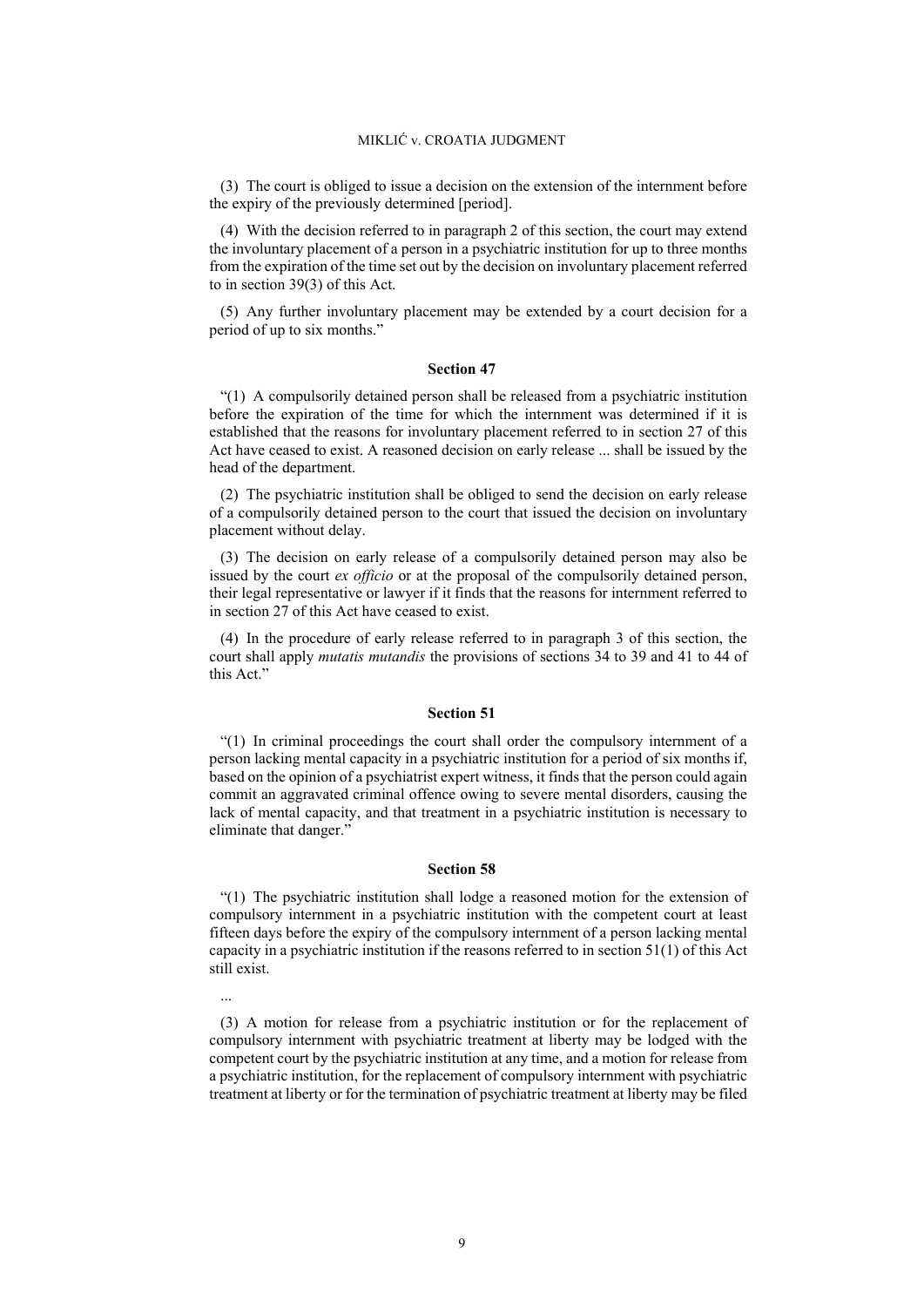by a person lacking mental capacity, his or her legal representative or lawyer, once every six months."

#### **Section 59**

"(1) The motion for the extension of compulsory internment or psychiatric treatment at liberty, for the replacement of compulsory internment with psychiatric treatment at liberty, for the release of a person lacking mental capacity from a psychiatric institution or the termination of psychiatric treatment at liberty shall be decided by the court on the basis of a hearing, applying in an appropriate manner the provisions of sections 37 to 41 of this Act.

(2) If, after the proceedings the court finds that the requirements for the compulsory internment of a person lacking mental capacity referred to in section 51(1) of this Act, or for ordering his or her psychiatric treatment at liberty referred to in section 51(2) of this Act continue to exist, it shall issue a ruling extending compulsory placement or extending psychiatric treatment at liberty for up to one year. Any further extension of the compulsory internment or treatment at liberty may be for a period of up to one year without exceeding the period referred to in section 56 of this Act."

<span id="page-11-0"></span>45. In the final proposal of the Protection of Persons with Mental Disorders Act, dated May 2014, the relevant explanation concerning section 37 of the Act reads as follows:

"...It is also prescribed that the court may, and at the request of the person with mental disorders or their lawyer in any event must, obtain an independent expert opinion. Namely, the practice has shown shortcomings in the procedures of obtaining expert opinions, especially in smaller communities where experts are usually employees of psychiatric institutions. In these cases, the independence of the expert in the specific expertise may be questionable. Therefore, it was necessary to stipulate that the court is obliged to ensure the right of a person with mental disabilities to request independent expertise, which is in accordance with Article 6 of the Convention, according to which the quality of medical examination is decisive for the lawfulness of court proceedings, and with Article 5 of the Convention which stipulates that it is necessary to ensure the protection of persons with mental disabilities from arbitrary decisions on their freedom."

## THE LAW

## I. ALLEGED VIOLATION OF ARTICLE 5 OF THE CONVENTION

46. The applicant complained that his involuntary internment in the psychiatric hospital as ordered by the decision of the Rijeka County Court of 13 February 2019 had been in breach of Articles 5 § 1 and 6 § 1 of the Convention. On the one hand, the court had failed to obtain a fresh expert opinion when ordering the continuation of his internment and, on the other, it had failed to forward to his lawyer the opinion and the proposal of the Rab Hospital prior to the hearing of 13 February 2019.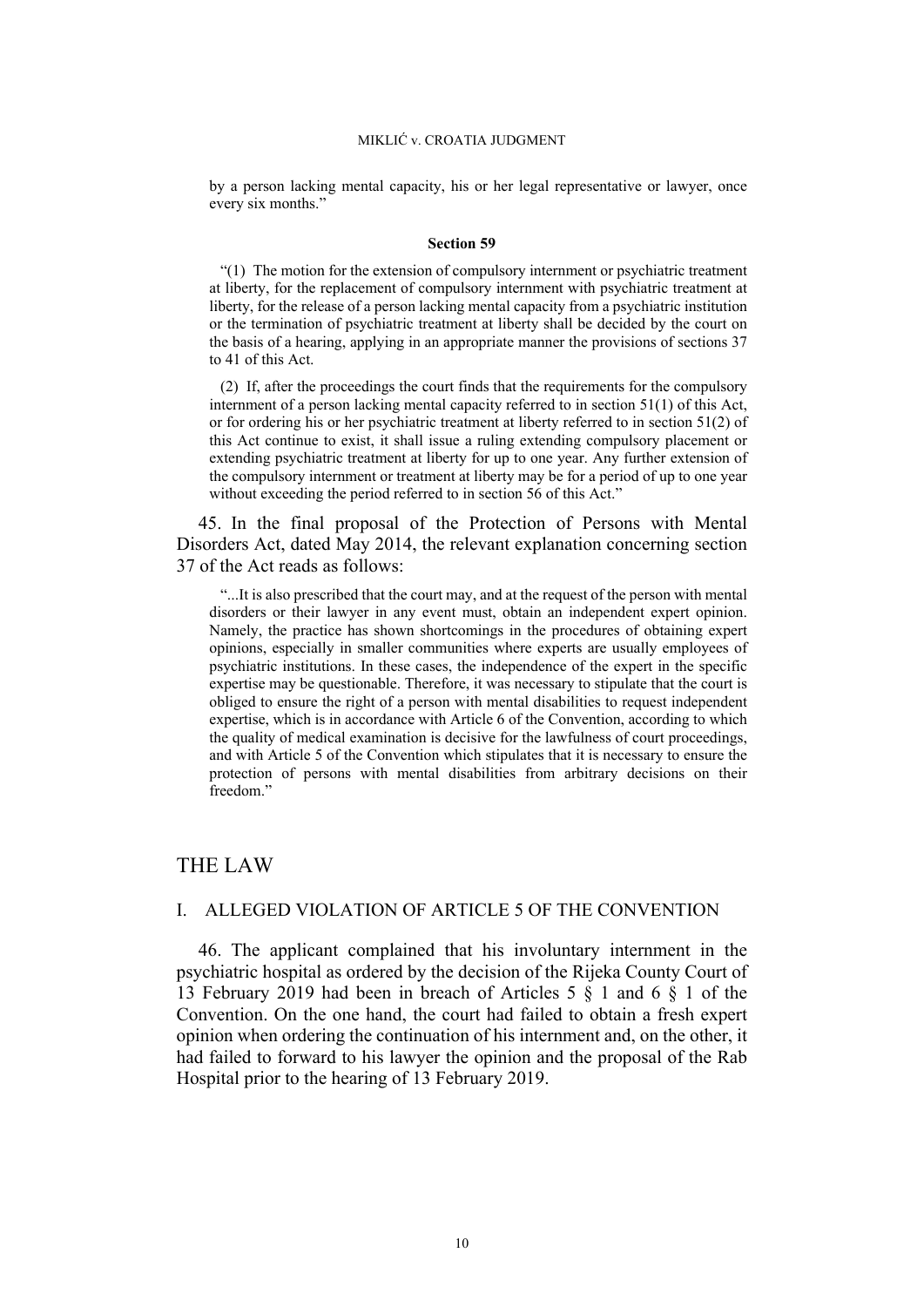47. Being master of the characterisation to be given in law to the facts of the case (see *Radomilja and Others v. Croatia* [GC], nos. [37685/10](https://hudoc.echr.coe.int/eng#%7B%22appno%22:%5B%2237685/10%22%5D%7D) and [22768/12](https://hudoc.echr.coe.int/eng#%7B%22appno%22:%5B%2222768/12%22%5D%7D), § 114, 20 March 2018), the Court considers that the applicant's complaints should be examined under Article 5 §§ 1 and 4 of the Convention, which, in so far as relevant, read as follows:

"1. Everyone has the right to liberty and security of person. No one shall be deprived of his liberty save in the following cases and in accordance with a procedure prescribed by law:

...

(e) the lawful detention ... of persons of unsound mind, ..."

4. Everyone who is deprived of his liberty by arrest or detention shall be entitled to take proceedings by which the lawfulness of his detention shall be decided speedily by a court and his release ordered if the detention is not lawful."

## **A. Admissibility**

48. The Court notes that the application is neither manifestly ill-founded nor inadmissible on any other grounds listed in Article 35 of the Convention. It must therefore be declared admissible.

## **B. Merits**

#### *1. The parties' submissions*

## **(a) The applicant**

49. The applicant maintained that the domestic courts had failed to properly assess whether his condition warranted continuation of his psychiatric internment and that the judicial decisions in that regard had not been accompanied by adequate procedural safeguards. Nor had the principles of adversarial proceedings and equality of arms been respected.

<span id="page-12-0"></span>50. He had filed his motion for outpatient treatment on 8 November 2018, basing it on a privately-commissioned expert report, which concluded that he had most likely not suffered from any mental disorder at the time when the offences had been committed and that his condition allowed for treatment in an outpatient setting. The report also noted that, given his young age and lack of trust in the Rab Hospital staff, he was more likely to resolve his difficulties with outpatient treatment and closer relationship with his parents.

51. According to the applicant, following his request for release, the court acted unlawfully in that it refused to obtain a fresh expert evaluation. Instead, it unjustifiably extended his involuntary placement, relying solely on the submissions of the institution and ignoring D.M.'s expert report. Moreover, the second-instance court erroneously pointed out that the applicant had already been subject to independent expert evaluations by K.R. and D.P.,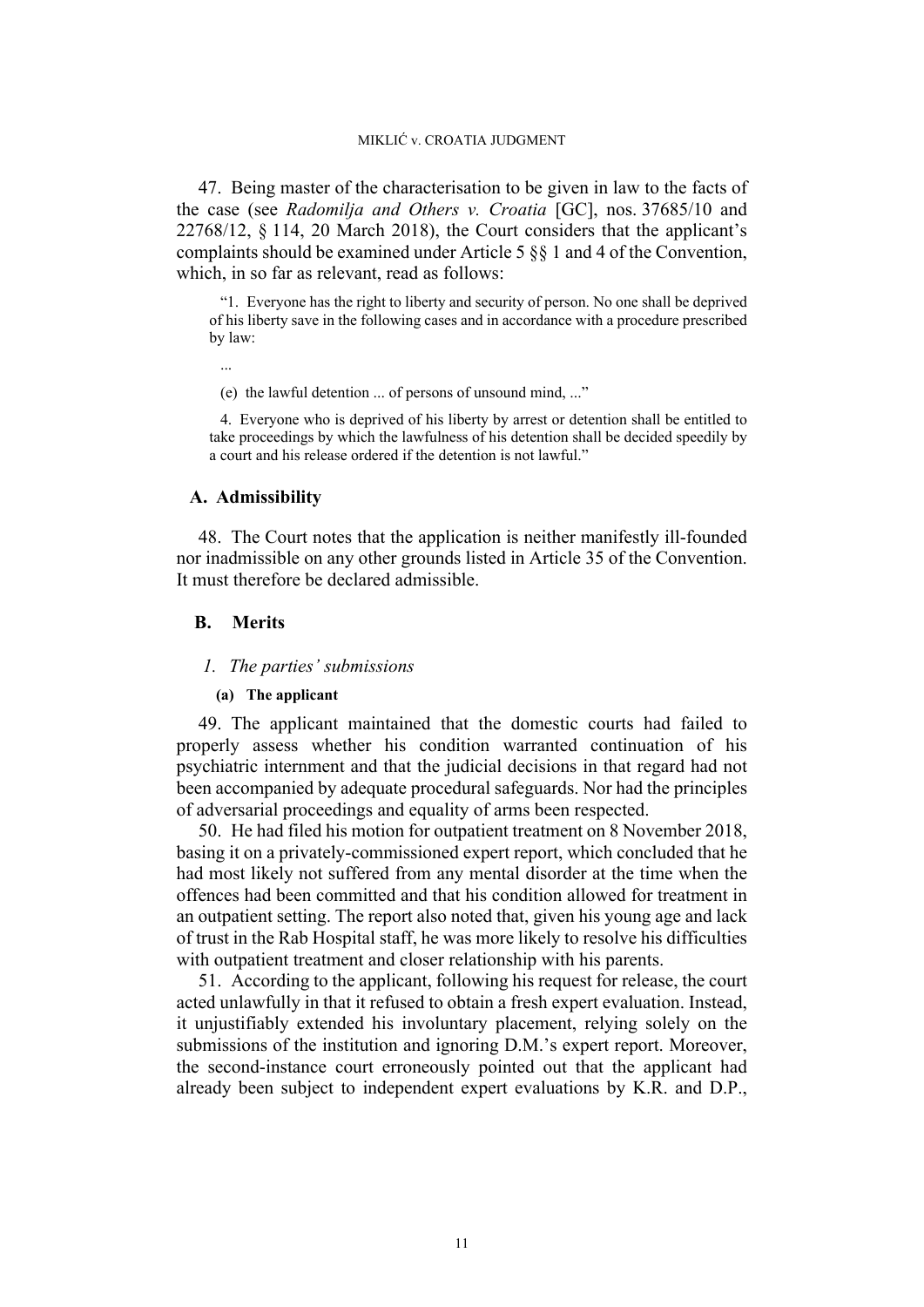disregarding the fact that those opinions had been obtained earlier in the proceedings and not for the purpose of the hearing held on 13 February 2019.

52. Finally, the applicant stressed that the court had failed to communicate to him, prior to the hearing of 13 February 2019, the Rab Hospital's comments on his request for out-patient treatment, as well as its counter-proposal on prolongation of his psychiatric internment, thereby breaching the principles of adversarial proceedings and equality of arms.

## **(b) The Government**

53. The Government maintained that during the criminal proceedings the applicant had been evaluated by two expert witnesses, who concluded that he had suffered from serious mental disorders and posed a danger to others warranting his psychiatric internment. The applicant's mental state had thus been reliably determined at the time of the imposition of compulsory interment by the judgment of the criminal courts.

54. Furthermore, during his compulsory hospitalisation, the applicant had been subjected to a further psychiatric expert witness evaluation by K.R., who had based her findings on the medical documentation and her examination of the applicant. In addition, during the entire period of his compulsory internment, the domestic court had also been provided with the statements and opinions of the Rab Hospital doctors, who had given their reasons for proposing the extension of the applicant's treatment based on his daily monitoring by an entire team of medical staff.

55. The Government stressed that all experts involved in the proceedings had unanimously concluded that the applicant had posed a danger to himself and others, as he had remained obsessed with the victim and lacked any real awareness of his condition.

56. Moreover, throughout the impugned period the court carefully considered the application of more lenient measures and the justification for the applicant's further confinement on the basis of regular reports by the Rab Hospital on developments in his treatment and behaviour. Thus, when the risk of reoffending had been minimized and positive developments in the applicant's treatment achieved, the court approved his outpatient treatment in January 2020. However, due to a subsequent deterioration in his condition, the applicant was again hospitalised several months later.

57. The Government further argued that the applicant enjoyed full access to court, by participating and presenting motions and opinions, personally and through his chosen representative. He had had direct contact with the lawyer of his choosing, who effectively represented him throughout the proceedings before the domestic courts, actively and comprehensively protecting his interests. What is more, the applicant had the opportunity to have reviewed the lawfulness of the decisions to extend his compulsory internment. Oral hearings, which he attended, were held at regular intervals before the domestic court.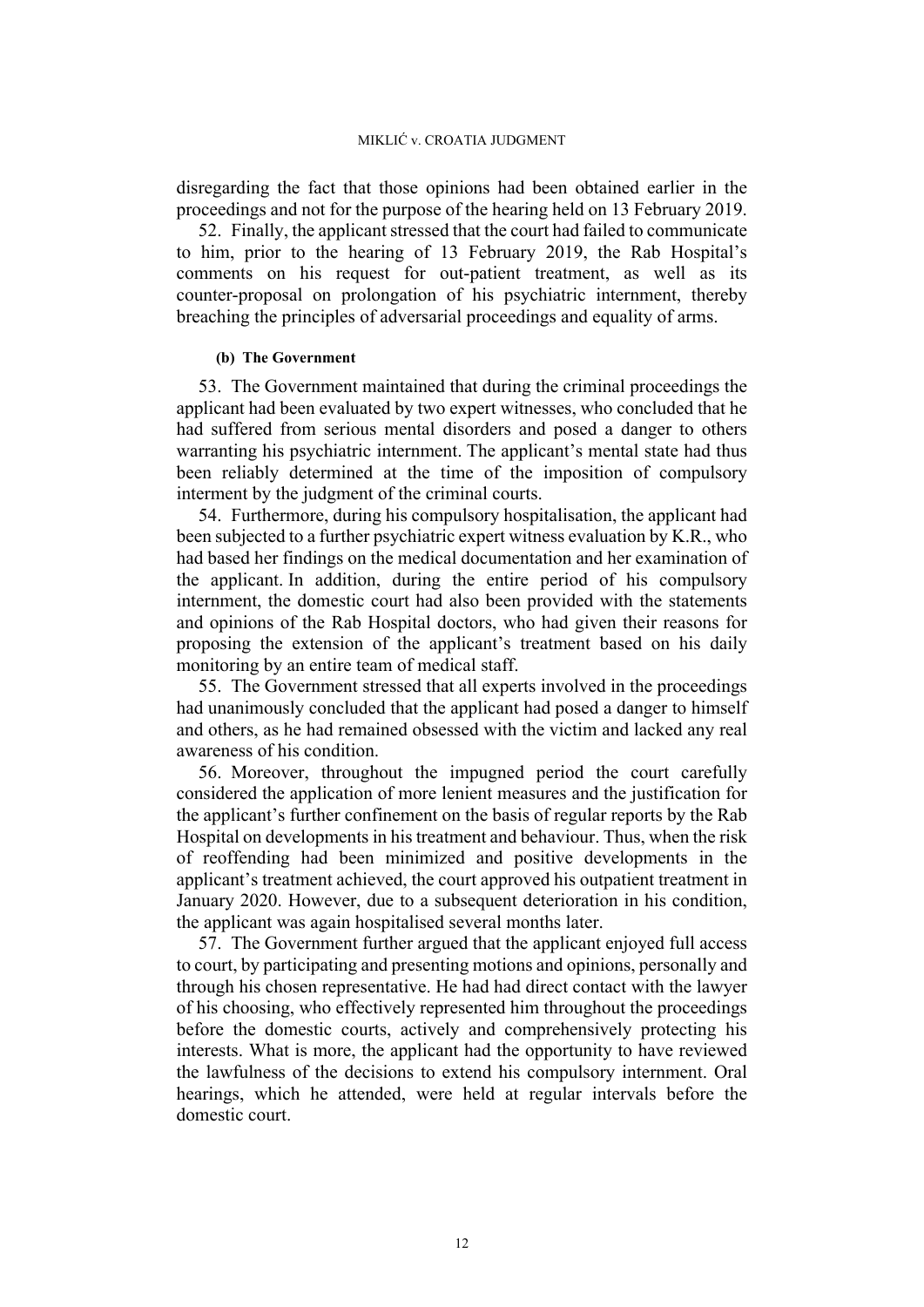58. As regards the hearing of 13 February 2019, the Government submitted that the court had had all the information necessary to issue its decision on the extension of the applicant's compulsory internment, which had comprised the medical documentation on the course of his treatment, the reports on his behaviour in the hospital and during therapeutic leave, written observations and statement of the Rab Hospital on the applicant's motion for outpatient treatment, the opinion of doctor V.T., who had not been previously involved in decisions on the applicant's compulsory internment and the oral opinion produced by expert K.R. at a hearing held only four months previously. Thus, in the Government's view, the domestic court's decision extending the applicant's compulsory internment had been based on a "sufficiently recent" psychiatric expert witness evaluation, and there had been no medically justified reason to obtain a fresh expert evaluation as requested by the applicant.

59. The Government further noted that the court served the motion for the extension of compulsory internment and the opinion of the Rab Hospital on the applicant's motion for outpatient treatment on the applicant immediately at the beginning of the hearing of 13 February 2019. The applicant and his lawyer did not ask the court to adjourn the hearing in order to study those materials, but instead engaged in discussing the content of those documents.

60. As regards D.M.'s private expert witness evaluation, the Government observed that he was not a specialist in the field of forensics, and that the Rab Hospital had presented clear arguments challenged his findings. The domestic court considered two opposing opinions, taking into consideration all the evidence submitted on the applicant's behaviour and his state of health. It was thus able to reach an impartial conclusion as to the redundancy of hearing D.M. in court.

## *2. The Court's assessment*

## **(a) As regards Article 5 § 1 of the Convention**

*(i) General principles*

61. The Court reiterates that Article 5 § 1 (e) of the Convention permits detention of persons of "unsound mind" only when both the substantive and procedural requirements for such detention are met (see *Zagidulina v. Russia*, no. 11737/06, § 54, 2 May 2013).

62. Substantively, an individual cannot be deprived of his liberty as being of "unsound mind" unless the following three minimum conditions are satisfied: firstly, he must reliably be shown to be of unsound mind, that is, a true mental disorder must be established before a competent authority on the basis of objective medical expertise; secondly, the mental disorder must be of a kind or degree warranting compulsory confinement; thirdly, the validity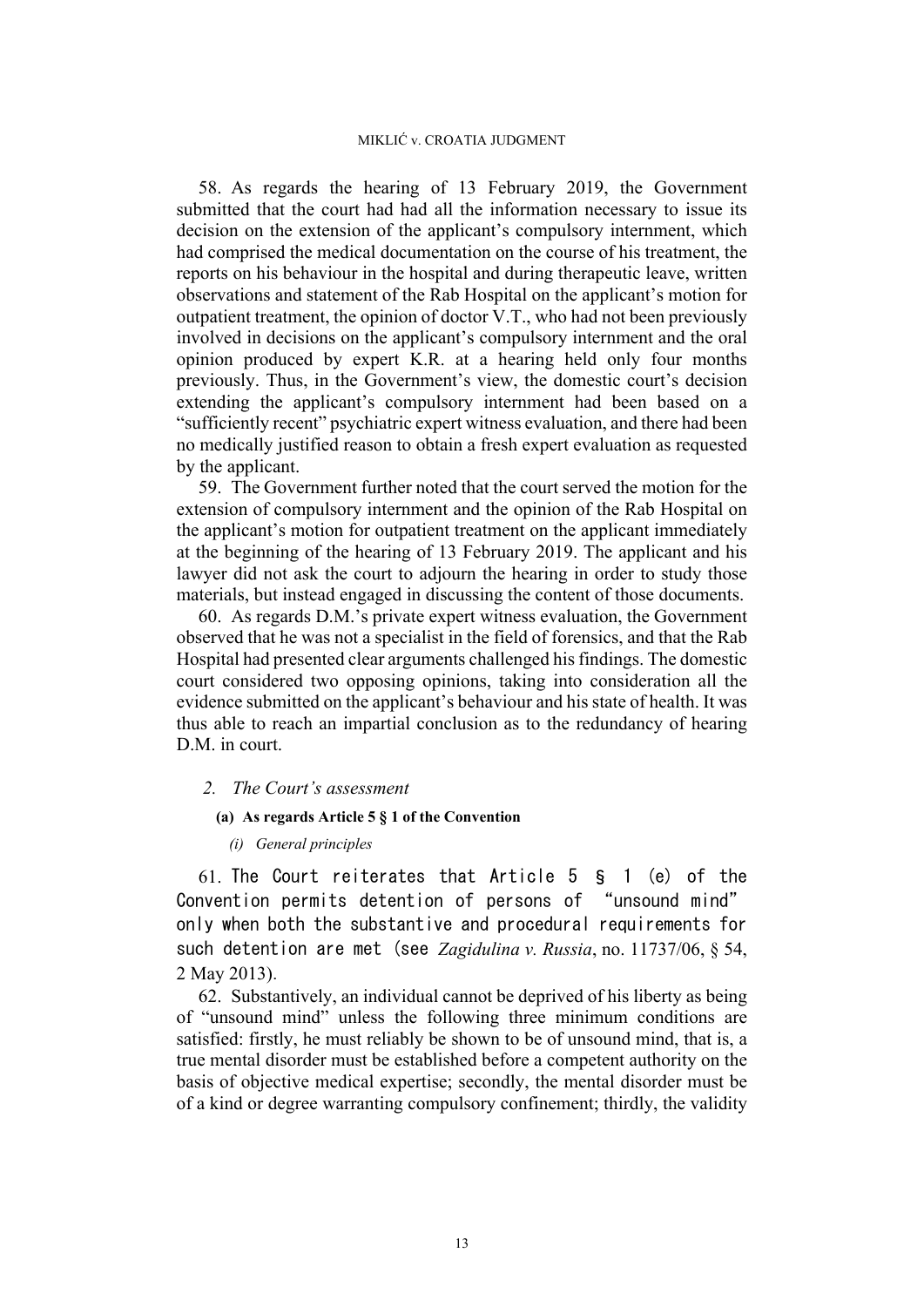of continued confinement depends upon the persistence of such a disorder (see *Ilnseher v. Germany* [GC], nos. 10211/12 and 27505/14, § 127, 4 December 2018, and *Rooman v. Belgium* [GC], no. 18052/11, § 192, 31 January 2019). In deciding whether an individual should be detained as a person "of unsound mind", the national authorities are to be recognised as having a certain discretion, since it is in the first place for them to evaluate the evidence adduced before them in a particular case; the Court's task is to review under the Convention the decisions of those authorities (see *Ilnseher*, cited above, § 128).

63. The Court further reiterates that no deprivation of liberty of a person considered to be of unsound mind may be deemed in conformity with Article 5 § 1 (e) of the Convention if it has been ordered without seeking the opinion of a medical expert. Any other approach falls short of the required protection against arbitrariness, inherent in Article 5 of the Convention (see *Kadusic v. Switzerland*, no. 43977/13, § 43, 9 January 2018, with further references). Moreover, the objectivity of the medical expertise entails a requirement that it was sufficiently recent, the assessment of which depends on the specific circumstances of the case before it (see *Ilnseher*, cited above, § 131, and the references therein).

64. Procedurally, the expressions "lawful" and "in accordance with a procedure prescribed by law" under Article 5 § 1 of the Convention essentially refer back to domestic law; they state the need for compliance with the relevant procedure under that law. The notion underlying the term in question is one of fair and proper procedure, namely that any measure depriving a person of his liberty should issue from and be executed by an appropriate authority and should not be arbitrary (see *M.S. v. Croatia (no. 2)*, no. 75450/12, § 140, 19 February 2015, with further references).

65. Finally, in order to comply with Article 5 § 1 (e) of the Convention, the proceedings leading to the involuntary placement of an individual in a psychiatric facility must necessarily provide clearly effective guarantees against arbitrariness given the vulnerability of individuals suffering from mental disorders and the need to adduce very weighty reasons to justify any restriction of their rights (see *M.S. (no. 2)*, cited above, § 147).

## *(ii) Application of the above principles to the present case*

66. The Court notes that the applicant was initially deprived of his liberty by virtue of the Rijeka County Court's judgment of 13 June 2017 ordering his placement in a psychiatric hospital for a period of six months (see paragraph [10](#page-3-0) above). His detention could thus fall under Article 5  $\S$  1 (a) as being detention "after conviction" by a "competent court", and/or under Article 5  $\frac{1}{2}$  (e) as constituting detention of a person of "unsound mind".

67. In view of the fact that his continued deprivation of liberty was prolonged on two occasions, based on a finding by the domestic courts that the applicant suffered from a mental disorder and was therefore of "unsound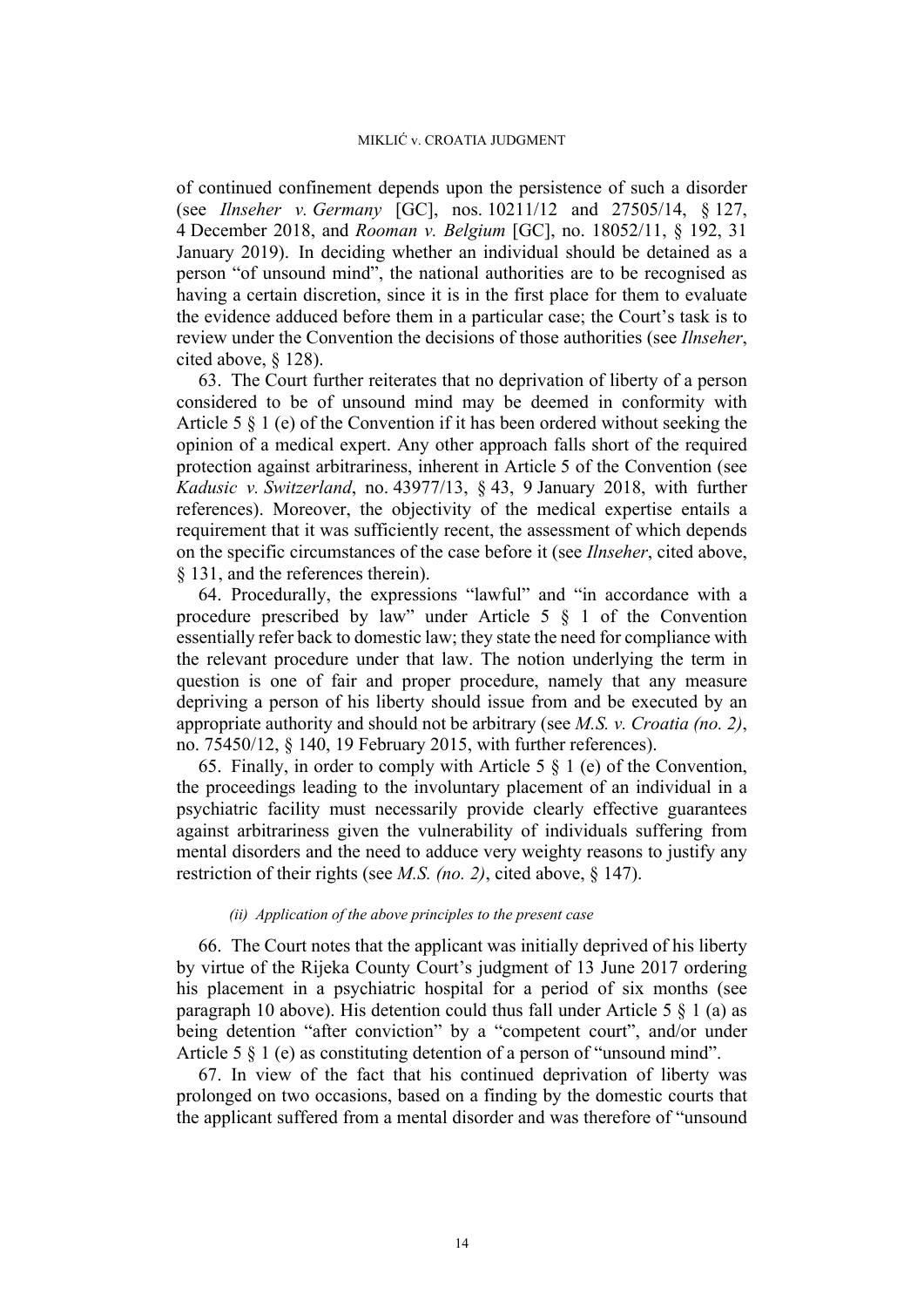mind", the Court considers it appropriate to examine the complaint under Article 5 § 1 (e) (see *X v. the United Kingdom*, 5 November 1981, § 39, Series A no. 46; *Puttrus v. Germany*, (dec.), no. 1241/06, 24 March 2009; and *Graf v. Germany,* (dec.), no. 53783/09, 18 October 2011).

68. The Court will first examine whether the procedure followed by the domestic courts had been "prescribed by law" as required by Article 5 § 1 of the Convention.

69. In that connection, the Court observes that under section 37(2) of the Protection of Persons with Mental Disorders Act, when deciding on the periodic prolongation of a person's compulsory internment or his or her request for out-of-hospital treatment, at a reasoned request of the person concerned, the domestic court is as a rule under the obligation to obtain a fresh expert opinion from a person not employed by the institution concerned (see paragraph [44](#page-9-0) above). According to section 47(4) of the Protection of Persons with Mental Disorders Act, the same procedure is to be applied *mutatis mutandis* to requests for early release (ibid.)

70. The Court further observes that section 37(3) of the Protection of Persons with Mental Disorders Act provides for an exception from obtaining an independent expert opinion, in cases when this would not be possible due to the impossibility of meeting the deadline for prolongation of one's internment or other objective circumstances. In such cases, written findings and opinion on the person's mental state may be given by a psychiatrist expert witness employed by the institution where the compulsorily detained person was staying, provided that that person had not previously decided on his or her compulsory detention (see paragraph [44](#page-9-0) above).

71. It is not disputed that in the present case the applicant's lawyer submitted a reasoned request for obtaining an independent expert opinion at the hearing held on 13 February 2019. Her request was rejected by the firstinstance court because "the existence of the requirements for the continuation of the applicant's compulsory internment had not been called into question" (see paragraph [35](#page-7-0) above). Replying to the same argument in the applicant's appeal, the appellate court stated that he had previously been subjected to an expert witness evaluation by K.R. during his treatment (see paragraph [36](#page-7-1)  above). None of these explanations, in the Court's view justify the fact that no fresh expert evaluation had been requested in the applicant's case, as prescribed by domestic law (see in this connection also the *travaux préparatoires* of the Protection of Persons with Mental Disorders Act cited at paragraph [45](#page-11-0) above).

72. The Court further notes that none of the domestic courts explained why it had been necessary to disregard the applicant's clear and reasoned request to obtain a fresh expert opinion and follow the exceptional procedure prescribed by section 37(3) of the Protection of Persons with Mental Disorders Act. While it is true that the previous decision on the applicant's internment was about to expire on 4 March 2019, as the applicant rightly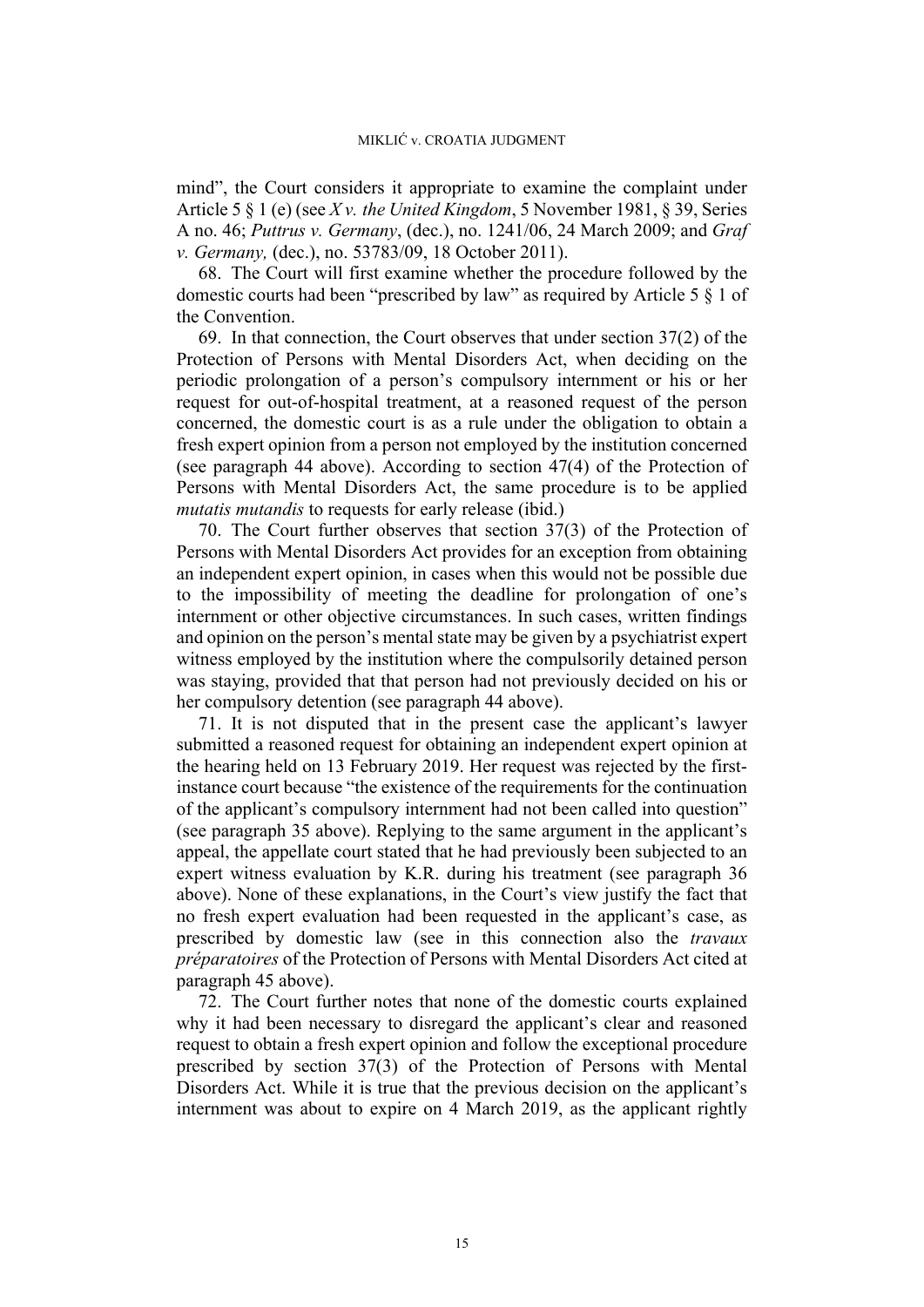pointed out, the Rijeka County Court had ample time to obtain a fresh expert opinion between the moment the applicant had submitted his proposal for out-patient treatment on 8 November 2018, and the holding of the court hearing on 13 February 2019. Instead, despite the fact that the proceedings were considered urgent under domestic law (see section 13 of the Protection of Persons with Mental Disorders Act, cited in paragraph [44](#page-9-0) above), the Rijeka County Court took no action on the applicant's motion for release for almost three months and forwarded it to the Rab Hospital for observations as late as 31 January 2019 (see paragraph [31](#page-6-2) above). None of the domestic courts have sought to explain, nor does the Court see any justification for, such an excessive delay in a situation involving urgent domestic procedures and strict deadlines.

73. Furthermore, even assuming that the other conditions for applying the exceptional procedure as prescribed in section 37(3) of the Protection of Persons with Mental Disorders Act had been met, the court did not obtain an opinion of a psychiatrist expert witness employed by the institution where the applicant was staying, who had not previously decided on his internment. Indeed, the only person who had given an opinion on the need for the applicant's continued internment on which the Rijeka County Court ultimately based the impugned decision of 13 February 2019 was doctor V.T., acting on behalf of the Rab Hospital, who had been involved in previous decisions concerning the prolongation of the applicant's internment. Notably, she had filed on behalf of the Rab Hospital the proposal for the applicant to be released in February 2018, which she amended at the hearing held on 19 July 2018 proposing his continued internment (see paragraphs [15](#page-4-0) and [22](#page-5-1)  above), and gave evidence on the applicant's diagnosis and the need for his continued internment at the hearing held on 22 October 2018 (see paragraph [27](#page-6-3) above).

74. The Court further notes that, having refused the applicant's proposal to obtain a fresh expert opinion, in addition to the hospital's opinion, the domestic courts based their decisions on expert evaluations of K.R. and D.P. which were not only initially in disagreement about the applicant's diagnosis, but at the time of ordering his continued internment had been one and two years old, respectively (see paragraphs [8,](#page-3-1) [9](#page-3-2) and [17](#page-4-1) above). In such circumstances, the Court is not convinced that either of those expert opinions could be considered both objective and recent within the meaning of the Court's case-law on Article 5 § 1 (e) (see *Kadusic*, cited above, § 55; and *Herz v. Germany*, no. 44672/98, § 50, 12 June 2003).

75. Bearing in mind that the question whether medical expertise was sufficiently recent cannot be answered in a static way but depends on the specific circumstances of the case before it (see, among many other authorities, *M.B. v. Poland*, no. 60157/15, § 64, 14 October 2021), the Court would in addition note the following. Already when the applicant's internment was being prolonged for the first time, the appeal court had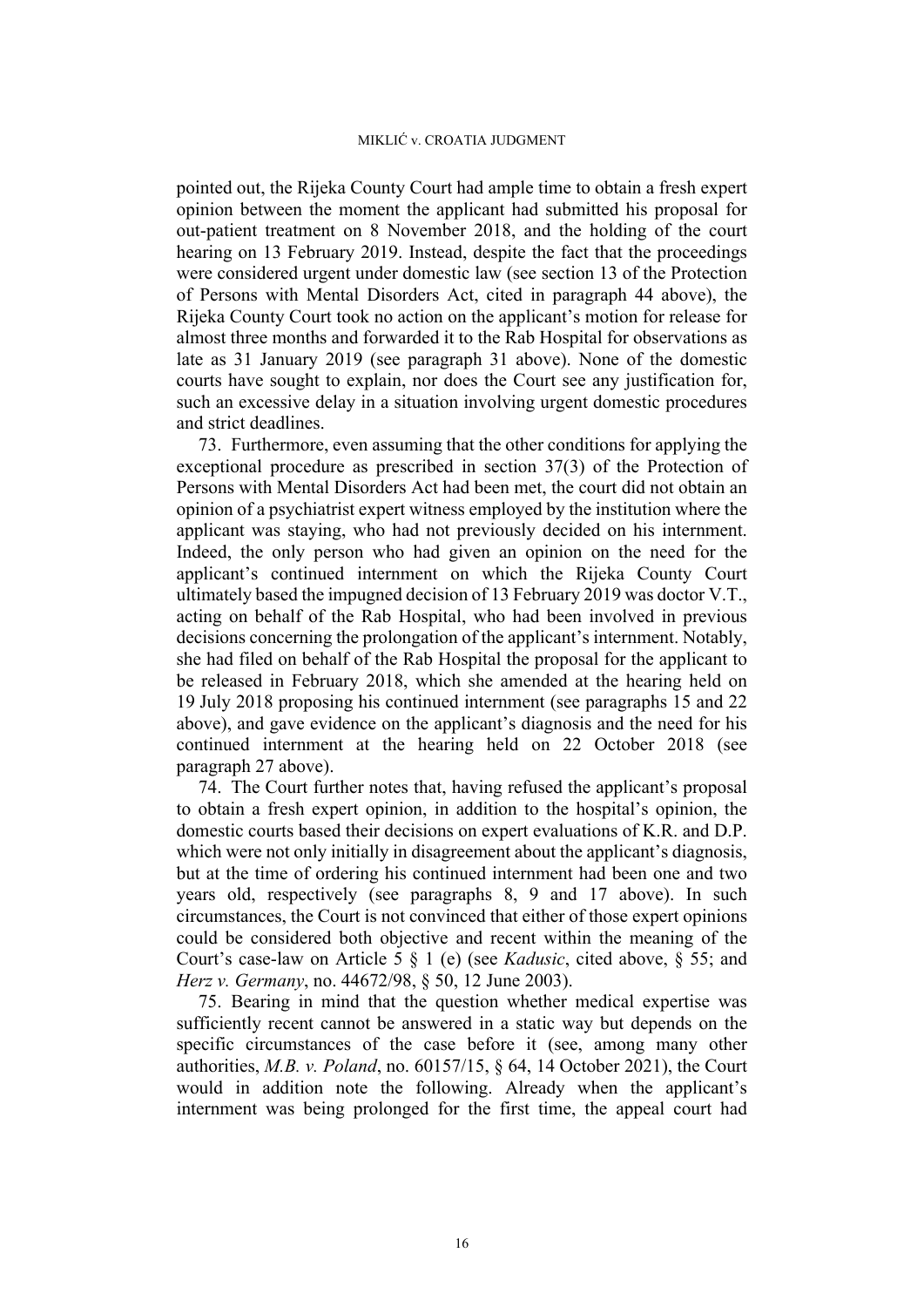repeatedly instructed the first-instance court to obtain a fresh expert report (see paragraphs [21](#page-5-2) and [26](#page-5-3) above), which the latter did not do at the relevant time. It transpires from the facts of the case that the applicant, who was of a very young age, had previously shown changes in his condition (see for instance paragraphs [15](#page-4-0) and [22](#page-5-1) above, when the Rab Hospital first proposed his release and subsequently his prolonged internment due to a change in circumstances). Moreover, a recent privately-commissioned expert opinion the applicant had submitted in support of his request for early release, implied that his condition had further evolved (see paragraph [50](#page-12-0) above). In such circumstances, and in order to obtain the most accurate information on the applicant's mental health at the time of his request for discharge, the court should at least have sought a fresh medical expert opinion (compare *Ruiz Rivera v. Switzerland*, no. 8300/06, § 64, 18 February 2014).

76. In conclusion, the Court notes that the assessment of the applicant's mental state at the moment of prolonging his internment had on the whole been adopted in a procedure at odds with the relevant provisions of the domestic legislation and had not been based on objective and recent medical expert opinion.

<span id="page-18-0"></span>77. The applicant's position in the ensuing proceedings was further compromised by the fact that he had not learned about the Rab Hospital's counterproposal for his continued internment or its opinion on his request for release of 7 and 8 February 2019, respectively (see paragraphs [32](#page-6-0) and [33](#page-6-1)  above), prior to the hearing of 13 February 2019.

78. The above procedural failures obviate the need for the Court to examine whether the national authorities met the substantive requirement for the applicant's involuntary internment by proving that his mental condition had necessitated continued deprivation of his liberty (see *M.S. (no. 2) v. Croatia*, cited above, § 161).

79. There had accordingly been a violation of Article 5 § 1 in the present case.

## **(b) Article 5 § 4 of the Convention**

80. The applicant also complained that the court had failed to communicate to him two crucial submissions by the Rab Hospital, thereby breaching the principles of adversarial proceedings and equality of arms.

81. Having regard to its findings under Article 5 § 1 above, in which it took into account the fact that the applicant had not been served the two submissions by the Rab Hospital prior to the hearing held on 13 February 2019 (see paragraph [77](#page-18-0) above), the Court considers that it is not necessary to examine separately whether, in this case, there has also been a violation of Article 5 § 4.